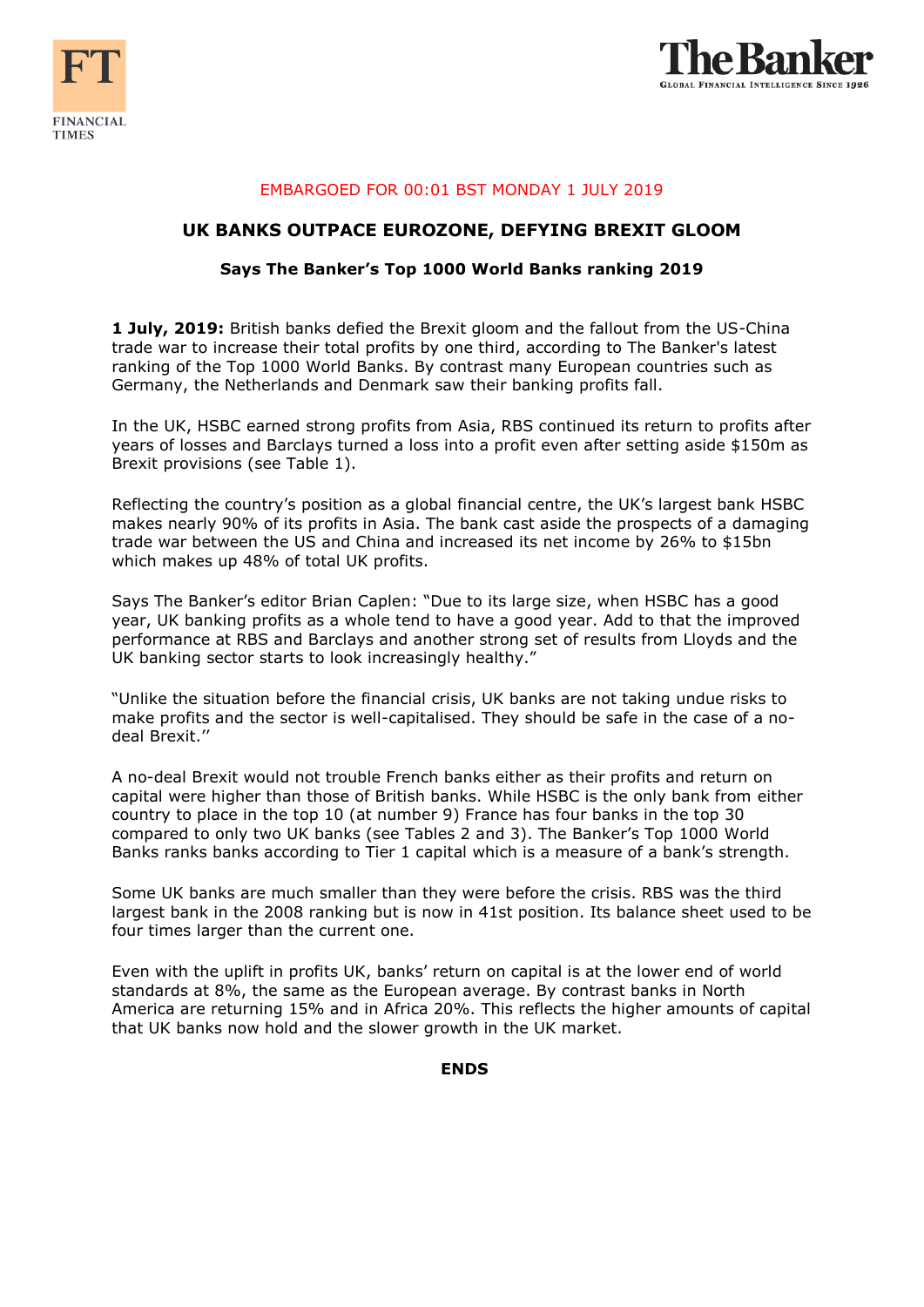



# **Table 1**

| <b>TOP UK BANKS BY PROFITS</b>    |                   |          |                    |  |  |  |
|-----------------------------------|-------------------|----------|--------------------|--|--|--|
| <b>Bank</b>                       | Net income (\$bn) | % change | % total UK profits |  |  |  |
| <b>HSBC</b>                       | 15                | 26       |                    |  |  |  |
| Lloyds                            | 5.5               | 16       |                    |  |  |  |
| <b>Barclays</b>                   |                   | 348      |                    |  |  |  |
| <b>RBS</b>                        | 26                | 38       |                    |  |  |  |
| Standard Chartered                | -1.1              | $-12$    |                    |  |  |  |
| Nationwide                        | 1.05              |          |                    |  |  |  |
| Source: www.thebankerdatabase.com |                   |          |                    |  |  |  |

# **Table 2**

# TOP UK AND FRENCH BANKS IN THE TOP 30 WORLD BANKS

| <b>Rank</b> | <b>Bank</b>        | <b>Country</b> | Tier 1 \$bn                       |  |  |  |  |
|-------------|--------------------|----------------|-----------------------------------|--|--|--|--|
|             | <b>HSBC</b>        |                | 147                               |  |  |  |  |
| 12          | Crédit Agricole    | France         |                                   |  |  |  |  |
| 13          | <b>BNP Paribas</b> | France         | 98                                |  |  |  |  |
| 20          | Group BPCE         | France         |                                   |  |  |  |  |
| 25          | <b>Barclays</b>    | <b>IIK</b>     | h,                                |  |  |  |  |
| 29          | Société Générale   | France         | 58                                |  |  |  |  |
|             |                    |                | Source: www.thebankerdatabase.com |  |  |  |  |

**Table 3**

| <b>TOP 10 WORLD BANKS</b>         |                 |                            |                |                     |  |  |
|-----------------------------------|-----------------|----------------------------|----------------|---------------------|--|--|
| <b>Rank</b>                       | <b>Previous</b> | <b>Bank</b>                | <b>Country</b> | Tier 1 capital \$bn |  |  |
|                                   |                 | <b>ICBC</b>                | China          | 338                 |  |  |
| $\mathcal{P}$                     | 2               | China Construction Bank    | China          | 287                 |  |  |
| 3                                 | 4               | Agricultural Bank of China | China          | 243                 |  |  |
| $\overline{4}$                    | 3               | <b>Bank of China</b>       | China          | 230                 |  |  |
| 5                                 | 5               | JP Morgan Chase            | <b>US</b>      | 209                 |  |  |
| 6                                 | 6               | <b>Bank of America</b>     | <b>US</b>      | 189                 |  |  |
| 7                                 |                 | <b>Wells Fargo</b>         | <b>US</b>      | 168                 |  |  |
| 8                                 | 8               | Citigroup                  | <b>US</b>      | 158                 |  |  |
| 9                                 | 10              | <b>HSBC</b>                | <b>UK</b>      | 147                 |  |  |
| 10                                | 9               | Mitsubishi UFJ             | Japan          | 146                 |  |  |
| Source: www.thebankerdatabase.com |                 |                            |                |                     |  |  |